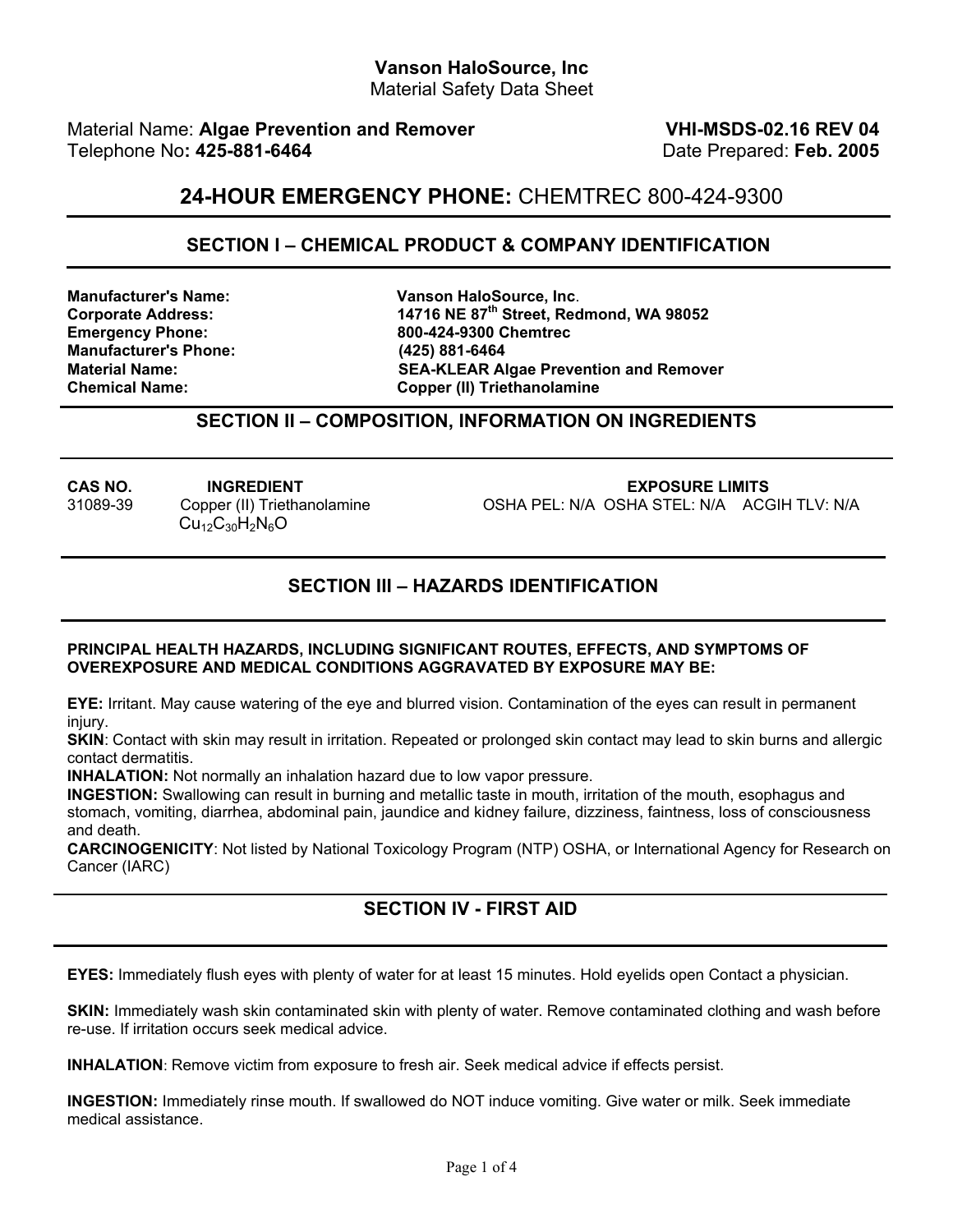#### **Vanson HaloSource, Inc**  Material Safety Data Sheet

### Material Name: **Algae Prevention and Remover** Telephone No: 425-881-6464 **by Telephone No: 425-881-6464 Date Prepared: Feb. 2005**

**VHI-MSDS-02.16 REV 04**

**ADVICE TO DOCTOR:** treat symptomatically.. Corrosive, May cause stricture. If lavage is performed, suggest endotracheal and/or esophagoscopic control.

## **SECTION V - FIRE FIGHTING MEASURES**

Not combustible, however, following evaporation of aqueous component residual could burn if ignited. Firefighters should wear self-contained breathing apparatus if there exists a risk of exposure to products of decomposition.

**HAZARDOUS COMBUSTION PRODUCTS:** Decomposes on heating emitting toxic fumes including those of NOx.

**EXTINGUISHING MEDIA:** Water fog or fine water spray, dry chemicals, carbon dioxide, sand or foam.

**VAPOR PRESSURE:** 17 mm

## **SECTION VI – ACCIDENTAL RELEASE MEASURES**

**SPILL:** Clear area of all unprotected personnel. Avoid inhalation of vapor or mist. Increase ventilation. Slippery – use caution. Wear protective equipment to prevent skin and eye contamination.

**DISPOSAL INFORMATION:** Contaminated material or waste should be placed in suitable receptacles and removed to chemical waste storage area for disposal in accordance with relevant federal, state, and local regulations.

**DISPOSAL METHODS: I**n accordance with local, State and federal regulations. Flush residue with water.

### **SECTION VII - HANDLING & STORAGE**

**HANDLING & STORAGE PRECAUTIONS:** Store in cool dry area in well-closed containers. Exercise normal handling precautions for liquids. Protect from freezing. Keep away from metals. Do not pack in unlined steel drums.

## **SECTION VIII - EXPOSURE CONTROLS/ PERSONAL PROTECTION**

**PERSONAL PROTECTIVE EQUIPMENT (PPE):** Good hygiene practices should be strictly followed. Before eating, drinking or smoking, wash face and hands thoroughly. For operations where eye or face contact may occur, wear chemical goggles or face shield. Showers and eyewash facilities should be accessible.

**EYE PROTECTION:** eye protection recommended.

**SKIN PROTECTION:** wear elbow length PVC gloves.

**PROTECTIVE CLOTHING:** Wear coveralls.

**PROTECTIVE FOOTWEAR:** NA

**RESPIRATORY PROTECTION:**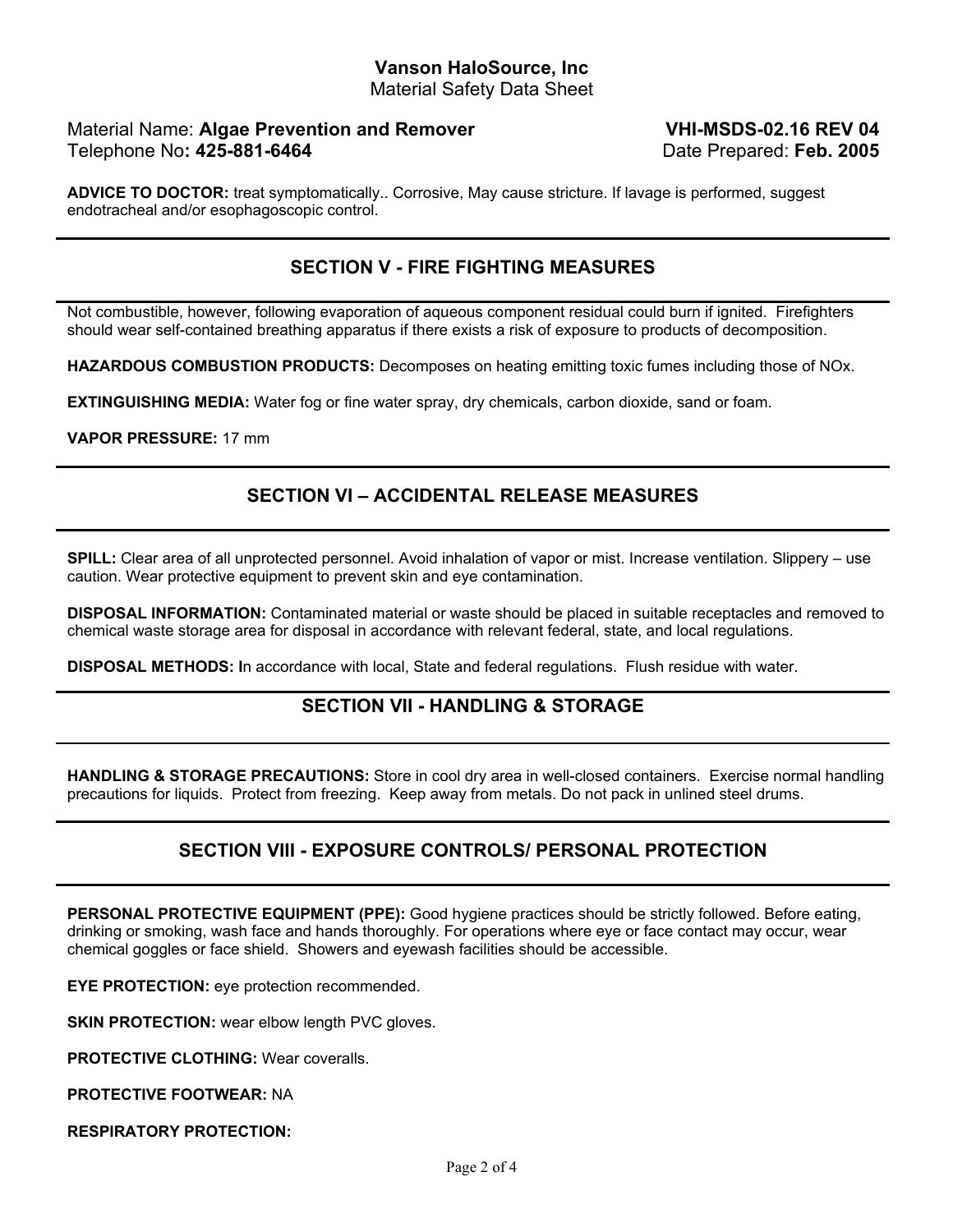#### **Vanson HaloSource, Inc**  Material Safety Data Sheet

### Material Name: Algae Prevention and Remover **VHI-MSDS-02.16 REV 04** Telephone No: 425-881-6464 **by Telephone No: 425-881-6464 Date Prepared: Feb. 2005**

. **VENTILATION REQUIREMENTS:** Normal ventilation should be sufficient under normal conditions. Keep containers closed when not in use.

## **SECTION IX - PHYSICAL & CHEMICAL PROPERTIES**

**PHYSICAL FORM:** Blue liquid, slight odor

**BOILING POINT:** 100 C / 212 F. **FREEZING POINT:** -5.6 C (21.9 F)

**MELTING POINT:** NA

**PH:** 8.5

.

**SOLUBILITY IN WATER:** Miscible in water

**SPECIFIC GRAVITY:** 1.08-1.21

## **SECTION X - STABILITY & REACTIVITY DATA**

**CHEMICAL STABILITY:** Stable.

**HAZARDOUS POLYMERIZATION:** Will not occur.

**INCOMPATIBLES:** Strong acids

**DECOMPOSITION PRODUCTS:** Oxides of carbon and nitrogen

## **SECTION XI - TOXICOLOGICAL INFORMATION**

**ORAL Rat LD<sub>50 (MG/KG)</sub>: 4,500 mg/kg INHALATION:** No effect at 2000 mg/Kg **EYE IRRITATION:** Irritant **SKIN:** Greater than 2000 mg/Kg

## **SECTION XII - ECOLOGICAL INFORMATION**

Fish 96-hour  $LC_{50}$  = NA<br>Daphnia 48-hour  $LC_{50}$  = Daphnia 48-hour  $LC_{50}$  = NA<br>Green algae 96-hour  $EC_{50}$  = NA Green algae 96-hour  $EC_{50}$  =